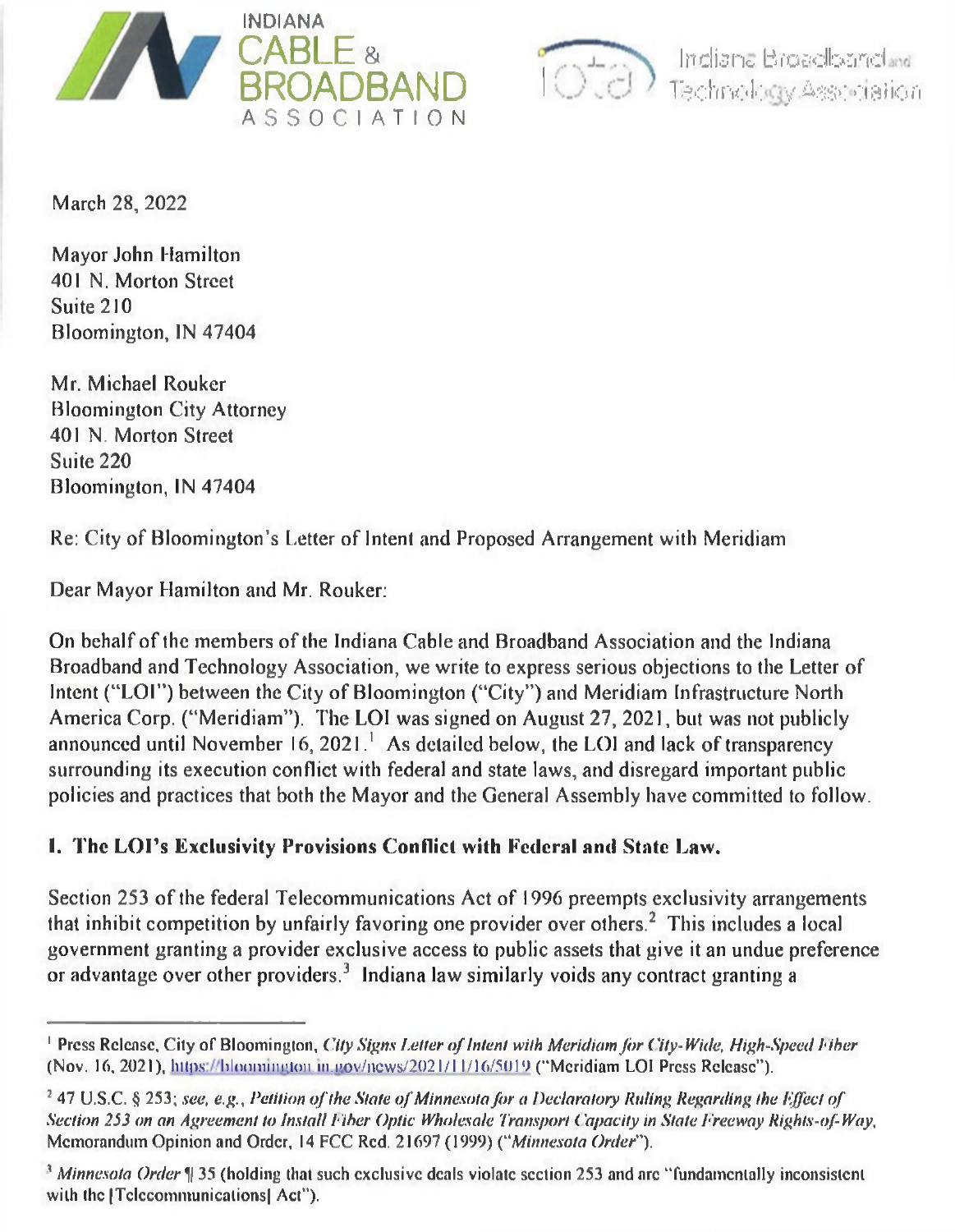communications service provider or property owner exclusive rights for access to install communications service facilities.<sup>4</sup>

The LOI runs afoul of these statutory mandates. For example, the LOl provides Meridiam alone with free access to City-owned conduit located in the public rights-of-way ("ROW").<sup>5</sup> Competing providers have not been granted such access to this public asset, let alone without any charge. Such unfair and discriminatory preferences as differing conditions for access and differing compensation requirements are unlawful.

The LOl also specifically authorizes Meridiam to limit access to the new fiber network to a single favored provider for *any* defined period of time at Meridiam's sole discretion.<sup>6</sup> This likewise contradicts the City's press release, which suggests Meridiam's network will be available for use by multiple providers. The City's Director of Information Technology Services has confirmed that the new network is being built primarily for a single provider's exclusive  $use<sup>7</sup>$ 

## **II. The LOI Grants Meridiam Other Unfair Advantages That Unreasonably Discriminate Against Other Providers.**

More broadly, both the Federal Communications Commission ("FCC") and courts have made clear that local legal requirements violate section 253 where they create a "competitive disparity" that results in "a competitor being treated materially differently than similarly situated providers."8 The LOI contravenes this important principle in numerous respects:

5 LOI Art. II, § 2.2(D), (F).

6 LOI Art II, § 2.2(B)(vii).

<sup>1</sup> Ind. Code § 8-32.6-7(a) (prohibiting communications service providers from entering into "any contract, agreement, or other arrangement" that either: (I) limits the ability of another provider to access easements, rights-ofway, or other real property; or (2) grants incentives to a real property owner that are contingent upon the property owner's agreement to restrict another provider's access to the properly owner's easements, rights-of-way, or other real property).

*<sup>&#</sup>x27;* Dave Askins, *Bloomington Unveils Plan to Work with International Player on High-Speed Citywide liber Network*, B Square Bulletin (Nov. 16, 2021), https://bsquarebulletin.com/2021/11/16/bloomington-unvcils-plan-towork-with-international-player-on-high-speed-city wide-fiber-net work/ (reporting on the Director's statement that "Meridiam is looking to partner with *a* capable, nationally recognized internet service *provider* (ISP) that would be *the primary residential provider* on the network" (emphasis added)).

s *See, e.g.. Accelerating Wireless Broadband Deployment by Removing Barriers to Infrastructure Investment et al*. , Declaratory Ruling and Third Report and Order, 33 FCC Red. 9088  $\parallel$  39 & n.93 (citing and discussing precedent and clarifying that "the greater the discriminatory effect, the more certain it is that" section 253(a) has been violated), *a/f'd, City o f Portland* v. *United States,* 969 F.3d 1020, 1035 (9th Cif. 2020); *Zayo Group, LLC* v. *Mayor and City Council of Baltimore, Civ. No. JFM-16-592, 2016 WL 3448261 \*4-7 (D. Md. June 14, 2016) (holding that* the plaintiffs had adequately pled that the city violated section 253 by granting a single provider access to conduit at a lower monthly lease rate).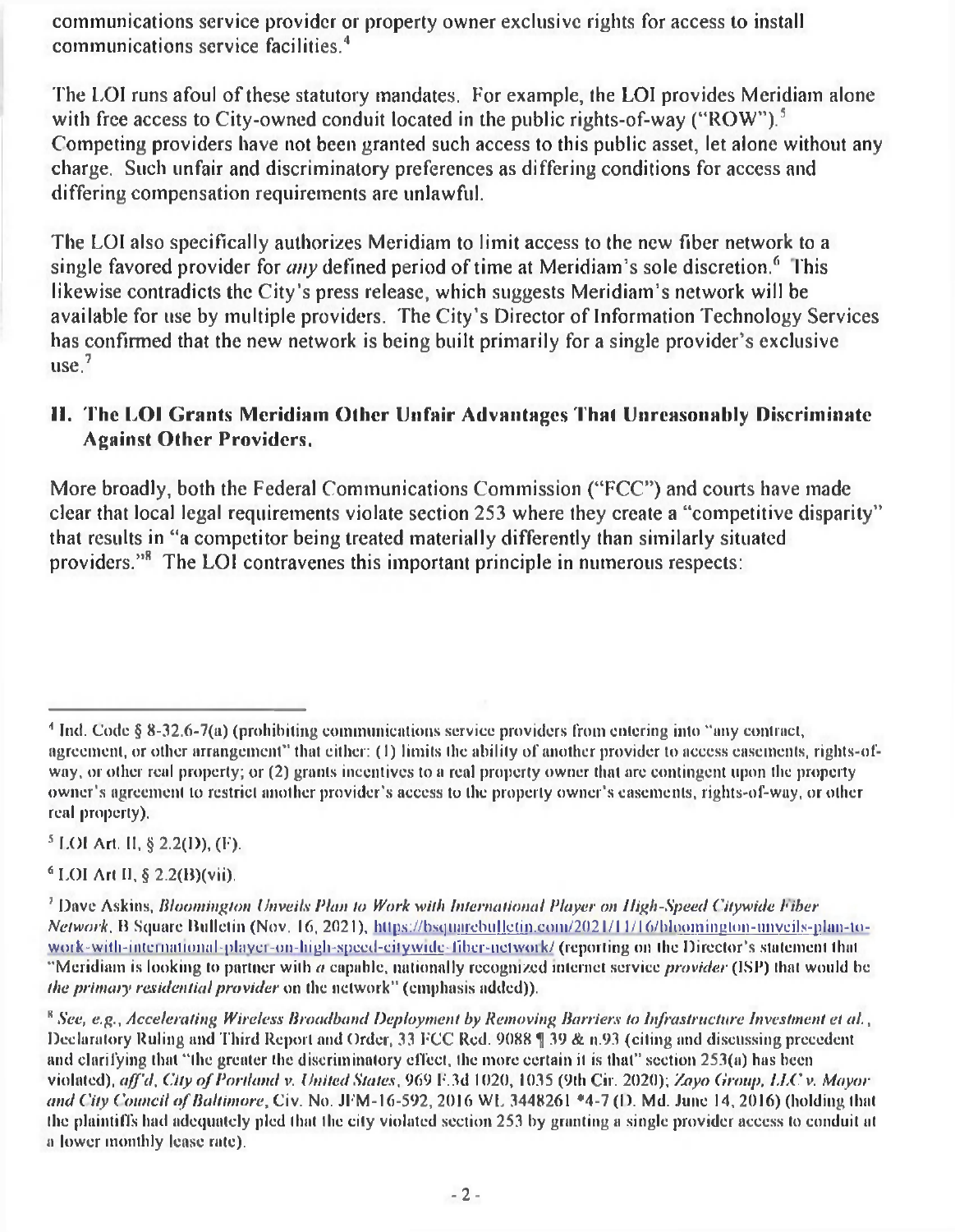- *First*, the LOI commits the City to "assist [ing]" Meridiam in obtaining permits and access to public infrastructure.<sup>9</sup> Other providers must proceed through the normal permitting and associated processes without such preferential treatment.
- *Second*, the LOI grants Meridiam "priority consideration" for "telecommunication and internet service" contracts with the City.<sup>10</sup> Every other provider would be denied the ability to compete for such contracts in a fair and balanced regulatory environment.
- *Third*, the LOI gives Meridiam an inside track by requiring the City to "use all commercially reasonable efforts to notify [Meridiam] of any open trench projects."<sup>11</sup> Other providers must expend their own resources and due diligence to identify and avail themselves of such opportunities, which can substantially reduce the cost of deploying infrastructure to new areas.
- *Fourth*, the LOI obliges the City to "publicizel [Meridiam's] network and increasel community awareness of the Project and any potential subsidies, vouchers or other incentives available to residents."12 No other provider receives such advertising and marketing support from the City, which also implies a governmental "stamp of approval" that no other provider enjoys. And committing other City resources to provide "vouchers or other incentives" to residents for just one favored provider's services is blatantly unfair and discriminatory.

## **III. The City's Exclusive Deal with Meridiam Contravenes Established Norms for Government Fairness and Transparency.**

The LOI between the City and Meridiam was made without public process, in disregard of this administration's stated goal of "opening the doors of government with improved transparency and access to information."<sup>13</sup> Although the press release references "several explorations of prospective partnerships with fiber network providers,"<sup>14</sup> the LOI's public announcement took other providers by surprise, including those with a long track record of continuous investments in building and improving broadband infrastructure and services for the City's residents.

The process that led to this LOI stands in stark contrast with the open and public process the City used in 2016 when exploring a very similar city-wide broadband project. For that initiative, the City held a symposium featuring national leaders in high-speed networking and local stakeholders. The City also issued a Request for Information. The City received 12 responses, and only after months of presentations, meetings, and negotiations with these providers was a

<sup>9</sup> LOI Art. II, § 2.2(D).

 $^{10}$  *ld.*, § 2.2(1).

 $H/d.$  § 2.2(J).

 $12$  *ld.*, § 2.2(L).

<sup>&</sup>lt;sup>13</sup> Mayor John Hamilton - About, City of Bloomington, https://bloomington.in.gov/mayor (last visited Feb. 2, 2022).

<sup>&</sup>lt;sup>14</sup> Meridiam LOI Press Release.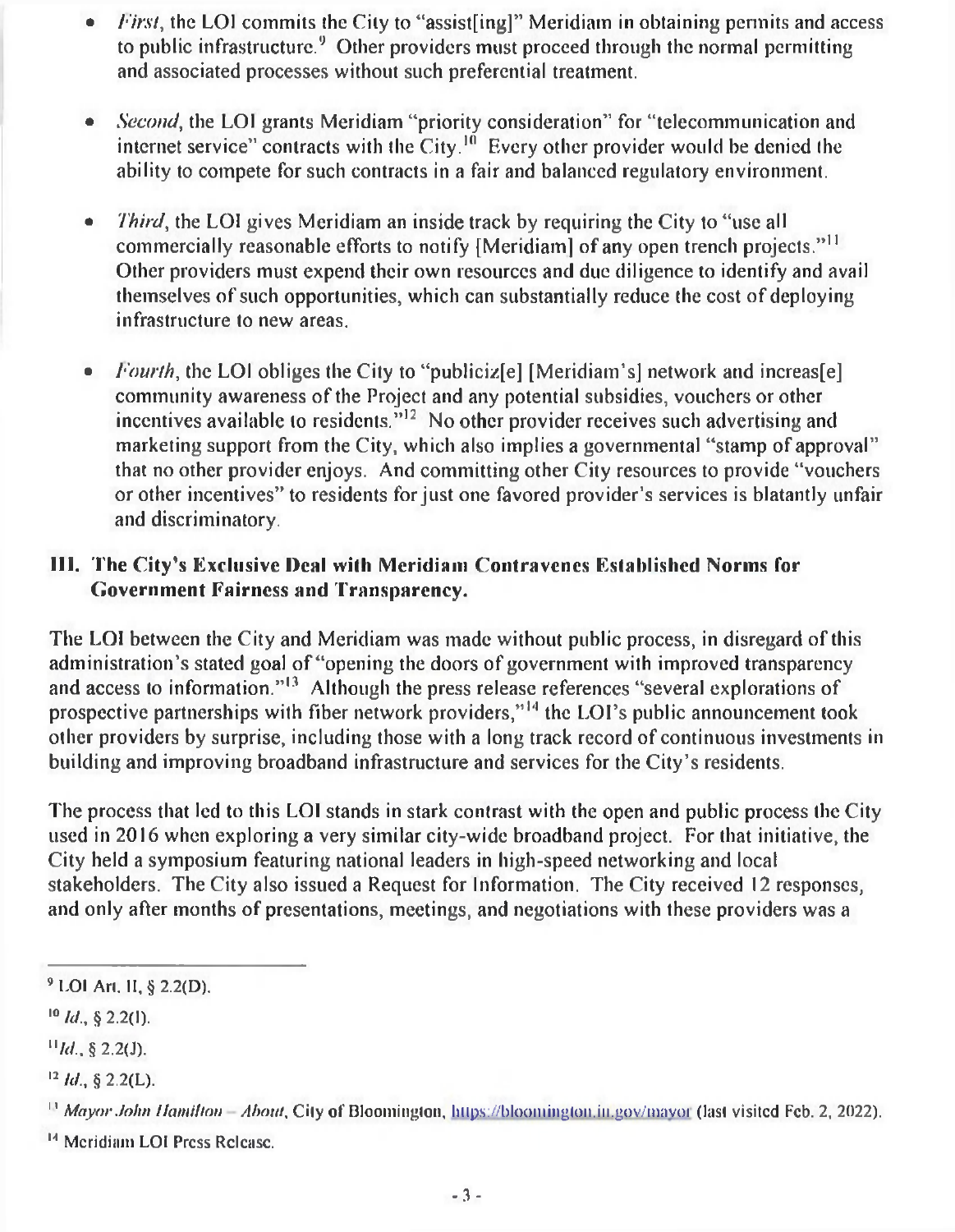specific provider selected.<sup>15</sup> The City appears to have bypassed any kind of public process whatsoever this time around, denying our members the opportunity to participate.

Such an opaque and unfair process is inconsistent with Indiana law. The General Assembly has required that comparable public-private agreements be preceded by public solicitation for proposals,16 and that all participants "be accorded fair and equal treatment" in discussing and revising their proposals, before "best and final offers" are negotiated.<sup>17</sup> The local government must then hold a public hearing on the proposal whose adoption it recommends.<sup>18</sup> No such procedures were undertaken here. Other providers and the taxpaying public only learned about this project months after the LOI with Meridiam had already been executed.

## **IV. The LOI Does Not Ensure Expanded Broadband Access in Bloomington.**

The City has publicly committed to a "city-wide, leave-no-household-behind model."19 And the City's recent Digital Equity survey concluded that "|l]ow income households are much more likely to lack internet access or only have internet access through smart phones."<sup>20</sup> In promoting its exclusive arrangement with Meridiam to the public, the City has touted that it will bring Internet access to those who currently lack it.<sup>21</sup> But this ignores the fine print. In fact, the LOI does *not* obligate Meridiam to bring high-speed Internet to even a single Bloomington resident who currently lacks such access. To the contrary, while the LOI states that Meridiam must deploy to "85% of all Bloomington *premises*'' it goes on *to exclude* from the definition of "premises" *"any premise* that / *Meridiam/ considers* unreasonably expensive and commercially impracticable to connect" in its sole discretion.<sup>22</sup> Authorizing Meridiam to serve only the areas it

16 Ind. Code §5-23-5-1.

17 *hi.* §§ 5-23-5-5, 5-23-5-7.

18 *hi.* § 5-23-5-9.

<sup>19</sup> Press Release, City of Bloomington, Indiana, *Mayor John Hamilton Seeks Citywide Fiber Network*, lutps://bloomington.in.gov/ncws/2016/09/20/2416 (Sept. 20, 2016) ("2016 City wide Fiber Network Press Release").

<sup>20</sup> City of Bloomington, Indiana, *Digital Equity*, https://bloomington.in.gov/digital-equity (last visited Feb. 3, 2022) (explaining that a Digital Equity survey was sent to a randomized sample of 6,500 Bloomington residents in April 2020, and 1,080 of those sampled responded); *see also* City of Bloomington, *Digital Equity Strategic Flan* at 4 (Dec. 2020), *available at* htlps://hloominulon in uov/sitcs/dcfaull/filcs/2020-

 $22$  LOI Art. II,  $\S$  2.2(I) (emphasis added).

*lsSee* Press Release, City of Bloomington, Indiana, *Bloomington Fiber Initiative amt AXIA FAQ*, https://bloomington.in.gov/news/2016/12/28/1259 (Dec. 28, 2016).

<sup>12/</sup>City%20of%20Bloomington%20Digital%20Equity%20Strategic%20Plan%2020201220.pdf ("Seventeen percent of low-income respondents (with household income below \$25,000 per year) report not having internet access at home. . . . This is more than double the 8 percent of the respondents in the \$25,000-\$49,000 category and far higher than the low-singlc-digit percentages of households in higher income categories.").

<sup>&</sup>lt;sup>21</sup> *See* Meridiam LOI Press Release (stating that the arrangement will "[e]stablish]] the opportunity for households across the community to access high-speed internet," and that the LOI is "a major step to equip Bloomingtonians with the tools they need to learn, work, and fully participate in contemporary life").